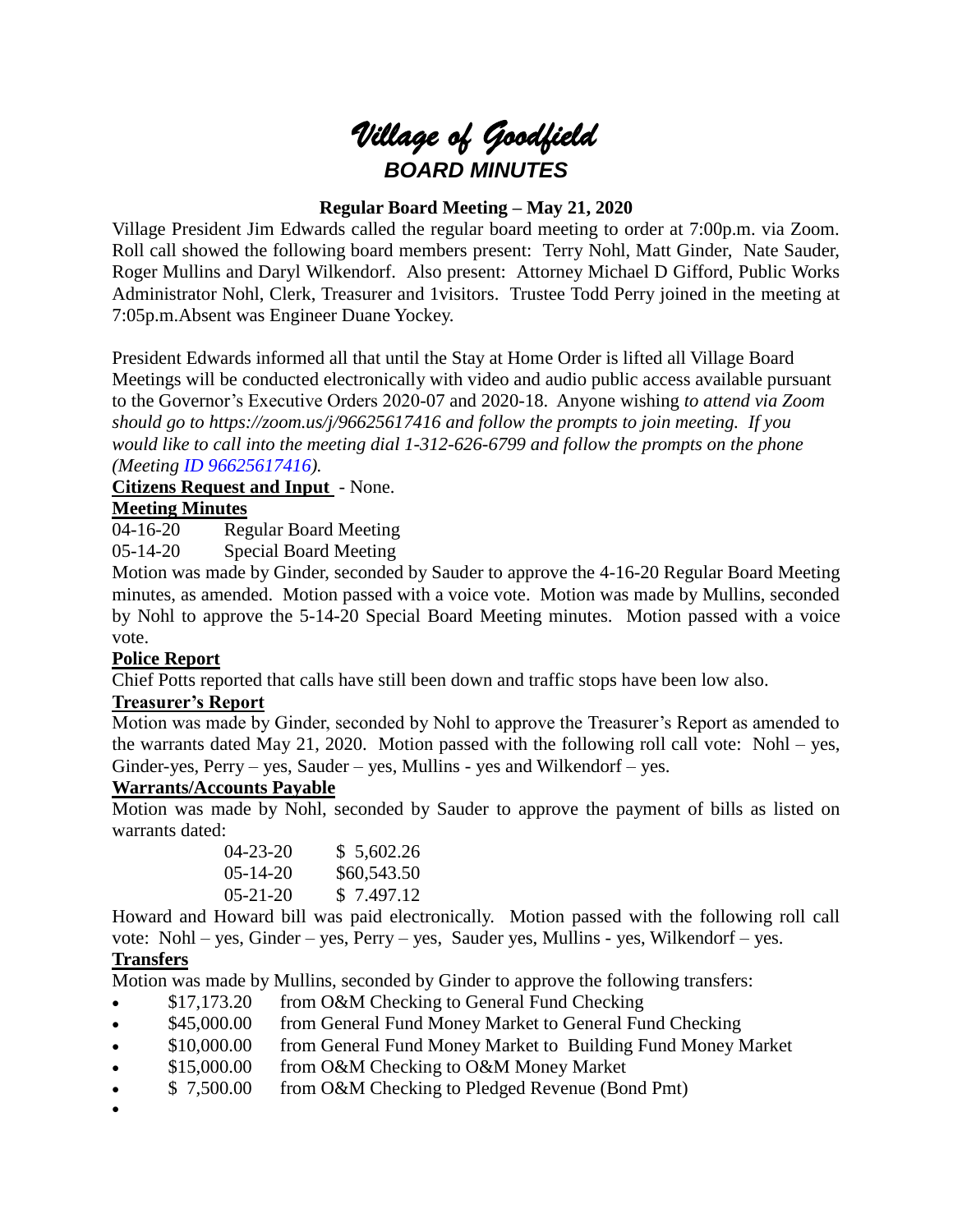Regular Board Meeting 5-21-20 Page 2

- S<br>
S<br>
S<br>
S<br>
S<br>
from Bond Renayment Fund to General Fund<br>
Fund to General Fund<br>
Fund to General Fund<br>
Fund to General Fund<br>
Fund to General Fund
	- from Bond Repayment Fund to General Fund Checking

Motion passed with the following roll call vote: Nohl – yes, Ginder-yes, Perry – yes, Sauder – yes, Mullins - yes and Wilkendorf – yes.

#### **Payment of outstanding invoices upon request of Village Engineer** There were no outstanding invoices.

# **PUBLIC WORKS ADMINISTRATOR/VILLAGE ENGINEER REPORT**

**WATER TREATMENT PLANT/DISTRIBUTION SYSTEM**

No discussion.

**SEWER TREATMENT PLANT/COLLECTION SYSTEM** No discussion.

# **SANITARY SEWER COLLECTION SYSTEM ISSUES**

#### No discussion. **ATTORNEY REPORT**

Attorney Gifford spoke with Brent Zoss of Eagle Enterprises to clarify the Mowing Agreement. **VILLAGE PRESIDENT'S REPORT**

President Edwards has been working with businesses regarding the PPP loans. Two businesses received the loans, they are in their  $5<sup>th</sup>$  week and have to turn in paperwork on the  $8<sup>th</sup>$  week. Jim has worked with 2 businesses in securing small business loans, 1 small business stabilization loan. One business owner would like to purchase a building in Goodfield.

Jim has been following Woodford Counties confirmed COVID 19 cases, there are 18 cases.

Governor Pritzger keeps changing what he is going to do. President Edwards feels we need to get the park opened up, there are 50 kids playing on the street on Parkside because the Park is closed.

# **OLD BUSINESS**

# **Comprehensive Plan/Mile and a half radius map**

a. Cost Planning – 2020 Budget

This has been referred to Finance Committee.

# **Ingress/Egress Easement for Sanitary Sewer Trunk Main**

PWA Nohl has talked to Randy Selvey and he is open to the idea of the Village having an easement through the property.

#### **Raymond & Cleveland Street Right of Way**

Tabled.

# **Goodfield Crossing Drainage Issue**

No discussion.

# **Sewer Main Easement – Dr. Merheb & Barn III**

PWA Nohl reported the Attorney Gifford has sent two letters to reach out to meet with Dr. Merheb. He has not heard back from Dr. Merheb. PWA said to contact his assistant Wendy Morrison. The Board agreed Attorney Gifford should try that.

# **Drainage Issue E Martin Drive**

Knapp Concrete asked permission to pour concrete and did what PWA Nohl asked of them. It was reseeded this spring and 50% of the grass grew. PWA will check in mid-June.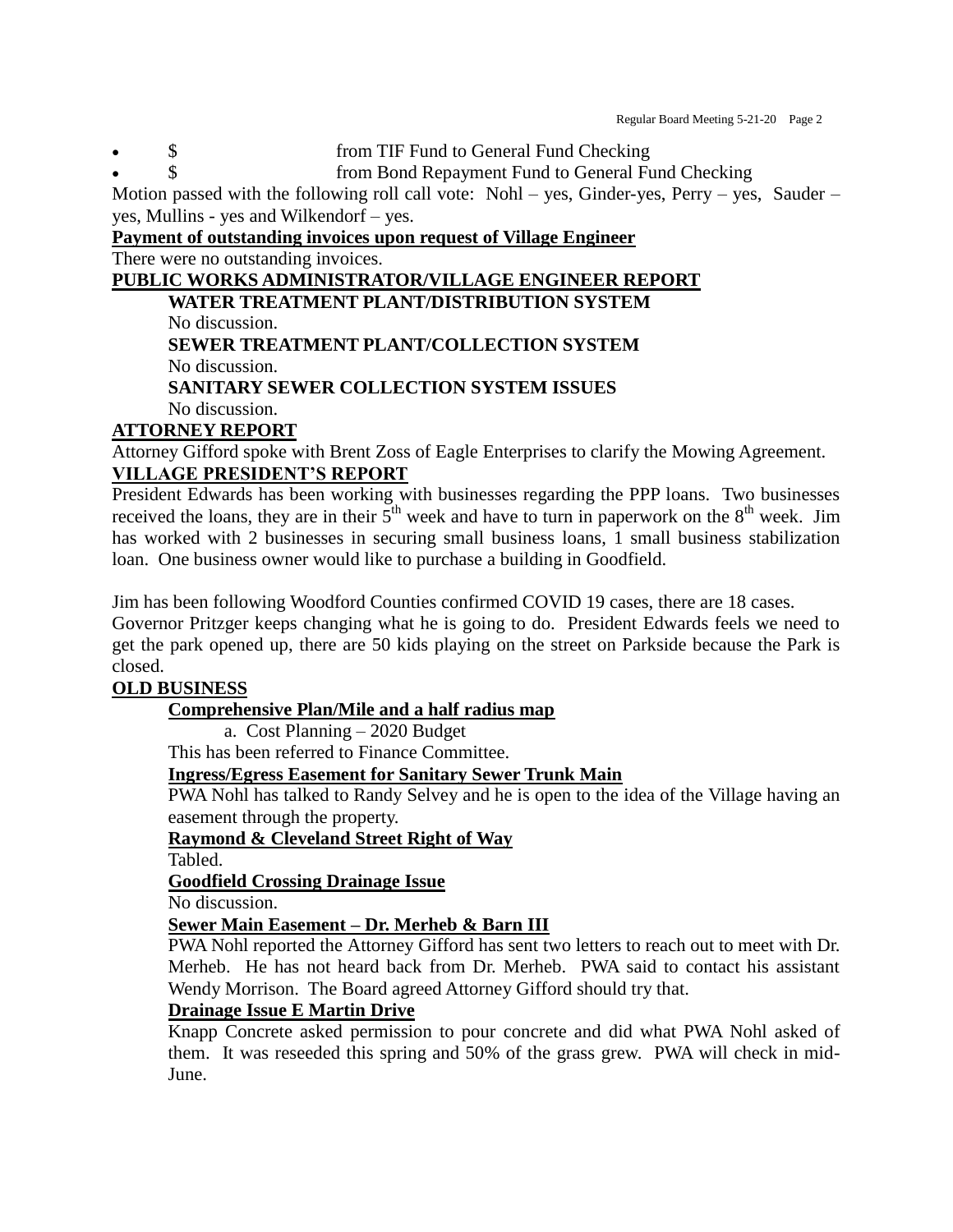# **Amendment to Timberline Mobile Estates Water Service Agreement – Letter of Credit**

Attorney Gifford spoke with Jerry Rizqallah on June 2, 2020. Mr. Rizqallah is going to address the Letter of Credit the Village requested.

#### **Drinking Fountain at Park/Possible Community Club Donation**

Community Club gave \$3,000 donation toward drinking fountain. This should cover the cost of the fountain and part of the installation. Motions was made by Sauder, seconded by Nohl to proceed with purchasing the drinking fountain. Motion passed with the following roll call vote: Nohl – yes, Ginder – yes, Perry – yes, Sauder – yes, Mullins – yes and Wilkendorf – yes.

#### **Digital Sign Guidelines**

Motion was made by Mullins, seconded by Ginder to approve Digital Sign Guidelines as presented by Wilkendorf. Motion passed with the following roll call vote: Nohl – yes, Ginder yes,  $Perry - yes$ , Sauder – yes, Mullins yes and Wilkendorf – yes.

#### **Park Mowing**

Motion was made by Wilkendorf, seconded by Nohl to approve park mowing agreement with Eagle Enterprises. Motion passed with the following roll call vote: Nohl – yes, Ginder - yes,  $Perry - yes$ , Sauder – yes, Mullins - yes and Wilkendorf – yes.

## **CMS Health Insurance**

Motion was made by Nohl, seconded by Mullins to approve CMS Health Insurance Renewal. Motion passed with the following roll call vote: Nohl – yes, Ginder - yes, Perry – yes, Sauder – yes, Mullins - yes and Wilkendorf – yes.

#### **New Employee Full Time Position**

Kyle Fultz was hired full time on May 4, 2020.

#### **NEW BUSINESS**

#### **Covid 19 Update**

No gatherings of more than 10 people, social distancing, restaurants curbside until May  $29<sup>th</sup>$ . IL Municipal League state that if you are not going to follow the Executive Order then we need legal counsel. Attorney does not recommend not following Governor's Executive Order. So according to Trustee Wilkendorf the update is we must follow the Executive Order.

#### **Barn III Liquor License Modification**

There was no request from Barn III for any modifications.

#### **Park Reservations/Playground**

Park will be opened May  $29<sup>th</sup>$  in following with Governor Pritzger's Executive Order. Restrooms will be opened at that time and social distancing will still need to be followed. Reservations will begin May  $29<sup>th</sup>$  but also need to social distance and not more than 10 people.

#### **Retract Village President's Statement on Covid 19 Policies**

Village President stated, "That is not going to happen. There was nothing in my statement that directed anyone to do anything illegal." Matt Ginder asked if the Village has any exposure from President Edwards Press Release? Attorney said Jim's Press Release was Jim's statement and was not binding. Mike does not think Village would have legal liability. Discussion then centered around the press release and whether or not it should have been done.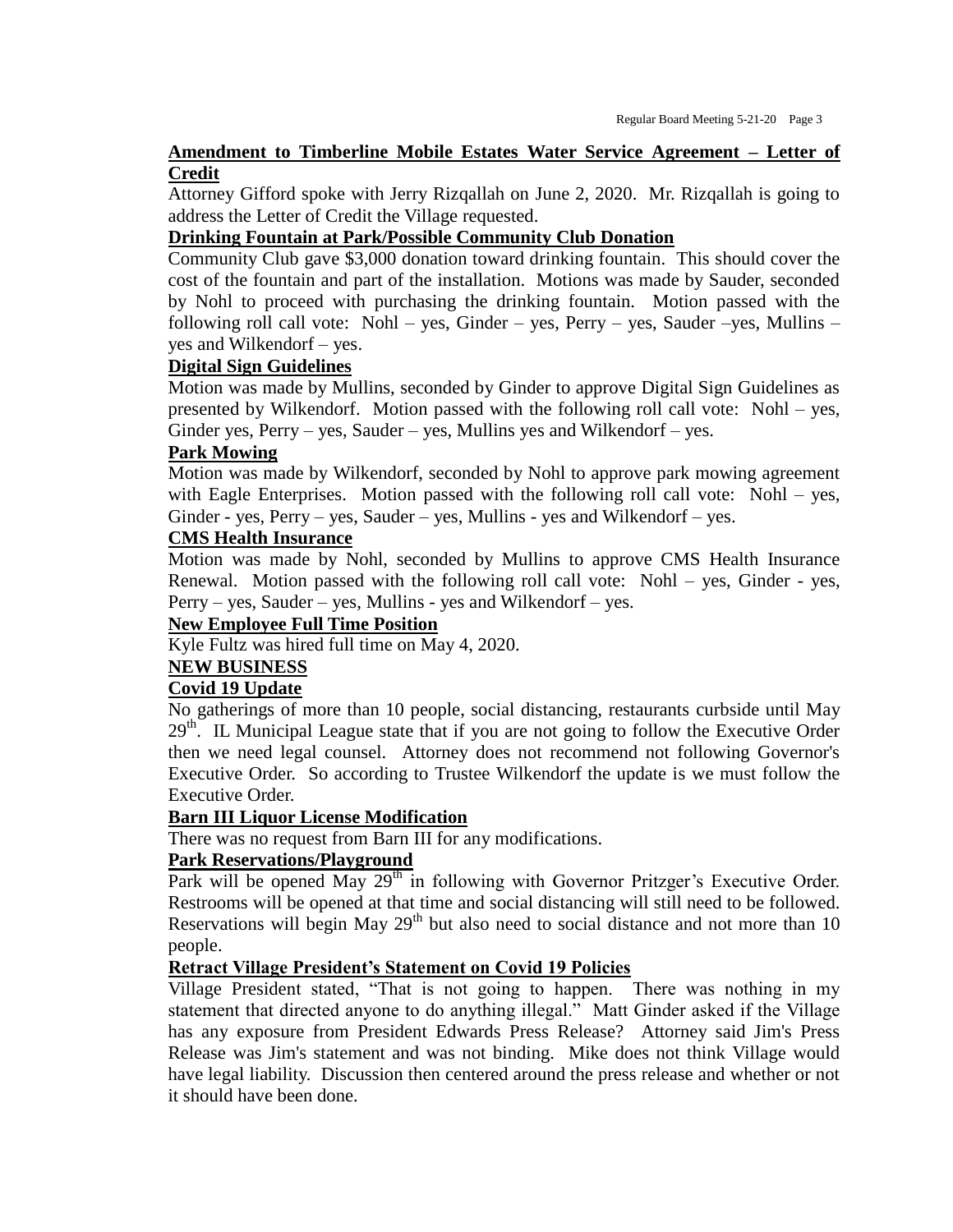Trustee asked if it would hurt to make a public statement saying they would follow the Governor's Executive Order? Trustee Wilkendorf said we should not be fighting amongst ourselves, we should be fighting for the people of Goodfield.

Motion was made by Ginder, seconded by Wilkendorf to approve a Resolution stating that the Village of Goodfield will follow Governor Pritzger's Executive Order. Motion passed with the following roll call vote: Nohl – yes, Ginder – yes, Perry – yes, Sauder – yes, Mullins – yes and Wilkendorf – yes.

### **Garage Sales**

After May  $29<sup>th</sup>$  garage sales will be allowed but with only 10 people and social distancing.

#### **Kona Ice Cream Truck**

A Village resident asked if a Kona Ice Cream truck would be allowed to sell ice cream in the Village. Kona would need to apply for a Village of Goodfield Solicitor's Permit. They would also need to check with Woodford County Health Department to see if they need a license from the County.

#### **Sewer Trunk Main Ingress/Egress Easement for Bauman Property**

The sewer trunk main runs through Dan Bauman's property on Maple Drive. PWA has been talking to him about getting in to do some clearing. In the meantime, Dan has built a bridge across the creek. Recently PWA Nohl met with Dan and told him the Village would be interested in getting an ingress/egress easement from Bauman. PWA Nohl asked if the Village is willing to compensate him for an easement? This would need to be discussed at a Committee meeting. Motion was made by Nohl, seconded by Mullins to initiate Engineer Yockey to survey, prepare the plat and have attorney Gifford to do legals. Motion passed with the following roll call vote: Nohl – yes, Ginder yes, Perry – yes, Sauder – yes, Mullins yes and Wilkendorf – yes.

#### **Quitclaim Deed from Village to adjoining land owner lot 12 Goodfield Crossing**

Village of Goodfield acquired a small amount of ground off of Martin Drive. Goodfield has 2' strip on north outside fence of cell tower property and a 3 foot strip that runs down east side, which is not useful to the Village. Village would like to Quitclaim to Lot 12 owner. PWA Nohl, Engineer and Attorney met and decided to bring this to the Board. Owner is fine with this. Motion was made by Mullins, seconded by Wilkendorf to approve the Quitclaim deed to owner of Lot 12 in Goodfield Crossing. Motion passed with the following roll call vote: Nohl – yes-no, Ginder yes-no, Perry – yes-no, Sauder – yes-no, Mullins yes-no and Wilkendorf – yes-no.

#### **Mutual Easement between Village and cell tower property owner for access across adjoining properties**

When Lewis, Yockey and Brown surveyed the ground they found that the cell tower property owner owns out to Martin Drive and that's how he accesses his property. Village ground is on both sides of that strip. Village would like to get a dual ingress/egress easement to allow property owner to access his property through Village property and allow Village to go through his property to get to ours. Motion was made by Ginder, seconded by Wilkendorf to approve Engineer Yockey to draw up plat and Attorney Gifford to do the legals. Motion passed with the following roll call vote: Nohl – yes, Ginder - yes, Perry – yes, Sauder – yes, Mullins - yes and Wilkendorf – yes.